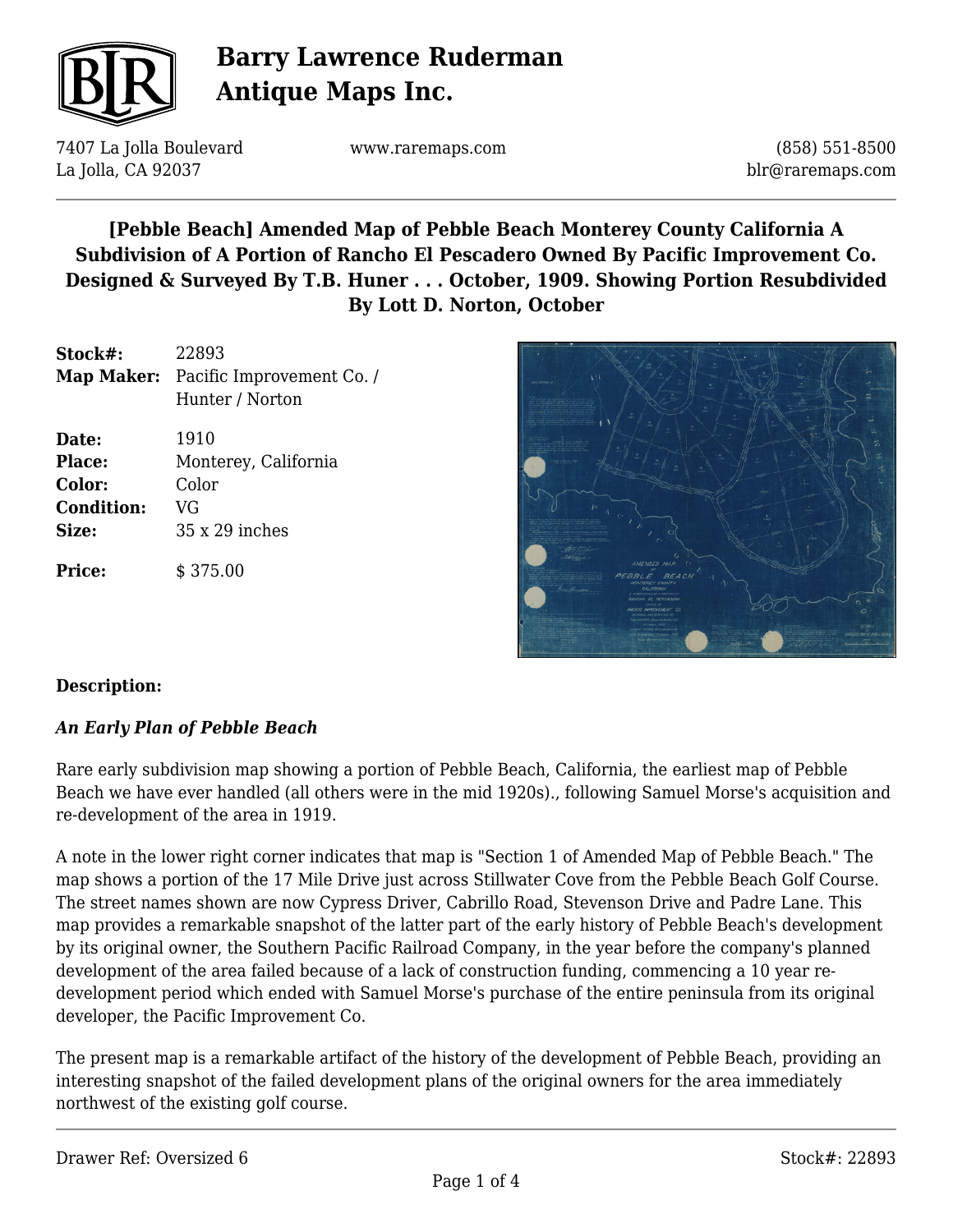

7407 La Jolla Boulevard La Jolla, CA 92037

www.raremaps.com

(858) 551-8500 blr@raremaps.com

#### **[Pebble Beach] Amended Map of Pebble Beach Monterey County California A Subdivision of A Portion of Rancho El Pescadero Owned By Pacific Improvement Co. Designed & Surveyed By T.B. Huner . . . October, 1909. Showing Portion Resubdivided By Lott D. Norton, October**

The modern history of Pebble Beach begins in 1878, when the Pacific Improvement Co. (the development arm of the founders of the Southern Pacific Railroad, Charles Crocker, Leland Stanford, Collis Huntington, and Mark Hopkins) was formed, in order to acquire approximately 20,000 acres of land on the Monterey Peninsula, including a portion of the City of Monterey and extending southward to include what is how Pacific Grove, Pebble Beach and the famed Golf Courses in the area. The Company planned to develop the peninsula in conjunction with the Southern Pacific's extension of rail service to Monterey, with the intention of creating an affluent resort and golf enclave on the Peninsula. In 1883, the Pacific Improvement Company utilized 700 Chinese Railroad Workers to construct a dam on the Carmel River, which included 23 miles of 12 inch iron pipe linking the dam to the recently constructed Del Monte Hotel.

The Company originally built the Del Monte Hotel in 1880 (and rebuilt the Hotel after fire destroyed it in 1887) as a means of promoting tourism to the area. In order to further promote the natural beauty of Hotel's location and surrounding real estate, the Company also laid out what is now known as 17-Mile Drive, a stretch of road that parallels Pebble Beach's Del Monte Forest. The Company initially paved this unique stretch of road from Monterey to a nearby scenic peninsula, in order to make a scenic drive for guests at the Hotel Del Monte from Monterey to the Hotel. Guests were driven past historic adobes, through wooded Pacific Grove and along the coastline, stopping for a picnic lunch before resuming the ride, up the hill along Pescadero Canyon, then back to the hotel. The trip and road were originally called the 18 Mile Drive, but the name was changed after the route was remeasured. The existing route was modified in the early years, but remains unchanged since the 1920s.

In 1909, the Pacific Improvement Co. announced plans for a real estate development and Golf Course along the 17 Mile Drive on the northern shore of Stillwater Cove, to be called Pebble Beach. Unfortunately, shortly after the start of construction, the company's financing deal failed, forcing the Company to return to its original plan, selling lots along the coast.

By 1915, the Pacific Improvement Co.'s vision for the area was languishing. The Del Monte's Gilded Age glamour had faded, and lot sales at another of the company's projects, known as Pebble Beach, were not meeting expectations. Samuel F.B. Morse was retained to oversee the company's holdings on the peninsula and find a buyer willing to pay \$1.3 million for the peninsula.

Samuel F.B. Morse (1886-1969) was the great grandson of the inventor of the telegraph (Samuel Morris). Morse moved out to San Francisco, almost immediately after his graduation from Yale (where he was captain of the football team) in 1907. He became associated with the Crockers and after making a success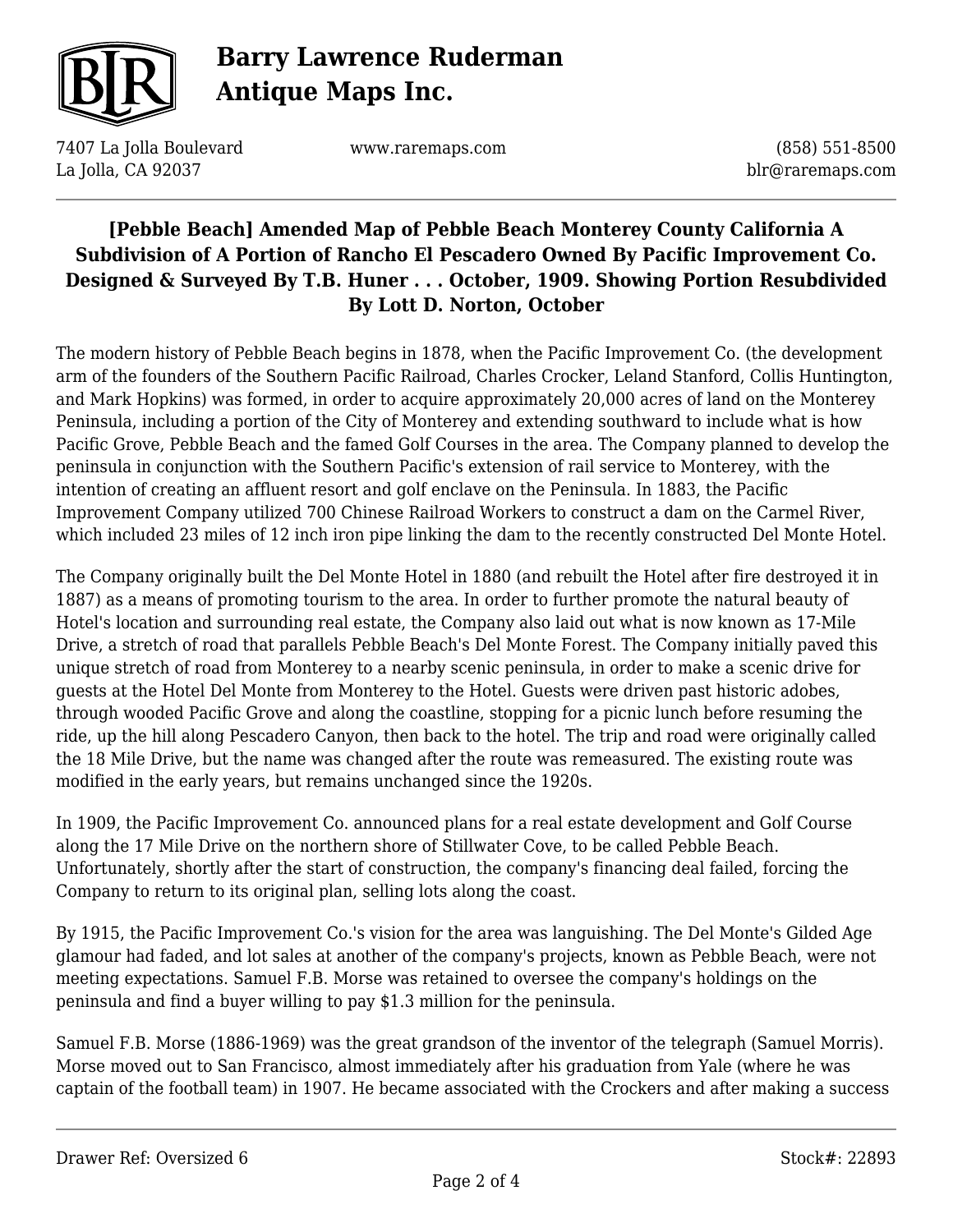

7407 La Jolla Boulevard La Jolla, CA 92037

www.raremaps.com

(858) 551-8500 blr@raremaps.com

#### **[Pebble Beach] Amended Map of Pebble Beach Monterey County California A Subdivision of A Portion of Rancho El Pescadero Owned By Pacific Improvement Co. Designed & Surveyed By T.B. Huner . . . October, 1909. Showing Portion Resubdivided By Lott D. Norton, October**

of the Crocker-Hoffman Land and Water Company, which he managed, he was subsequently offered a position managing the Pacific Improvement Company in 1915. At the time, the heirs of the original owners of Southern Pacific (Stanford, Crocker, Hopkins, Huntington) had sold out the Railroad and were also interested in liquidating the Pacific Improvement Co., which had originally been the construction company for the railroad and had since become a holding company for many various concerns.

The liquidation became Morse's job and he expedited about 90 percent of that task in his first five years on the job. However, the remainder of the job dragged on until 1967, almost fifty years later. Morse's most triumphant personal deal was buying Pacific Improvement Co. land on the Monterey Peninsula himself. The company that he formed of it in 1919, Del Monte Properties, became his pet and very profitable project because he developed that land into tremendously valuable resort and private real estate (i.e. Pebble Beach, Cypress Point, etc.).

Morse scrapped Pebble Beach's existing development plans (which are reflected in this map), which called for small, crowded lots along the seafront, and convinced his employer to buy back all of the parcels. (Pacific Improvement succeeded in reacquiring all of the lots but one, whose owner refused to sell.) Morse's envisioned larger home sites set back from the beach and overlook a golf course, which would follow along the bluffs above Stillwater Cove.

Morse therefore enlisted two local men, neither of whom was a course designer, to build the Pebble Beach Golf Links, Jack Neville and Douglas Grant. Neville was a Pebble Beach real estate salesman for Pacific Improvement Co and an avid golfer, who had won the first California State Amateur tournament at the Del Monte course in 1916. Grant, a prominent San Franciscan, had been an amateur golfer in Great Britain, where he had studied the classic links courses. Along with Morse, the two designed the remainder of the course.

Shortly after the Pebble Beach Golf Links opened in 1919, Morse expanded the 18th hole into a par 5 that stretched along the curved line of Stillwater Cove. In the late 1990s, the Pebble Beach Co. succeeded in purchasing the parcel of land from the family of the owner who had refused to sell to Pacific Improvement, and the resort enlisted Jack Nicklaus to build a new par-3 fifth hole on the clifftop site. Aside from these changes, the layout Neville and Grant designed is virtually the same one played today.

In the same year as the Golf Links and Lodge at Pebble Beach opened, Morse himself purchased the 18,000 acres that included Pebble Beach, the Hotel Del Monte, and the Del Monte Forest.